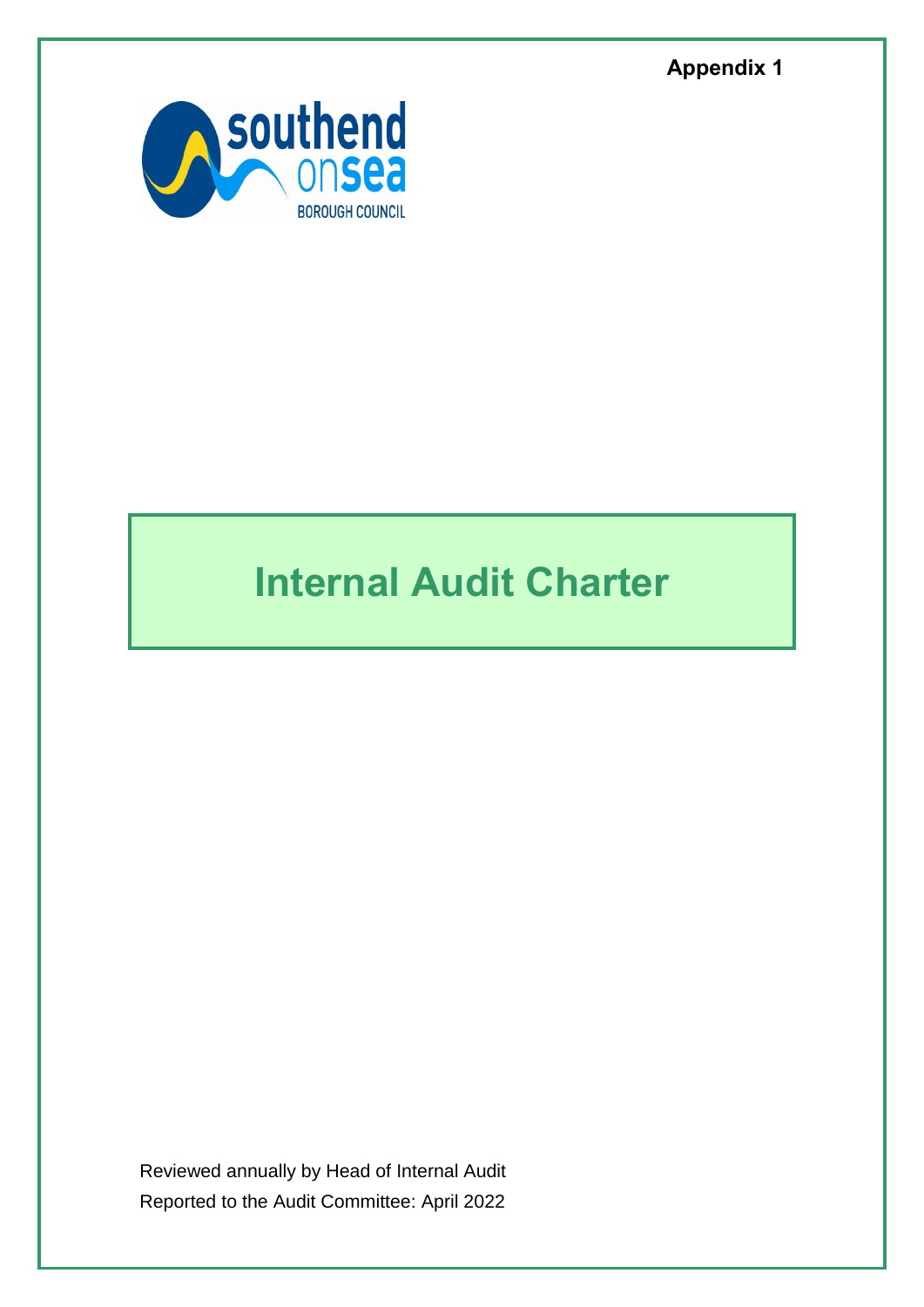## **Introduction**

This Charter sets out the purpose, authority and responsibility of the Council's Internal Audit function, in accordance with the UK Public Sector Internal Audit Standards (the Standards) and the CIPFA Local Government Application Note.

The Charter will be reviewed annually and presented to the Audit Committee for approval.

## **Purpose**

The key purpose for Internal Audit is to complete sufficient work in order to enable it to provide an independent and objective annual opinion on the adequacy and effectiveness of the Council's governance processes, risk management and internal controls established to enable it to achieve its planned outcomes.

This includes the Council's working arrangements with partners, contractors and third parties.

In doing this, Internal Audit aims to:

- deliver a high quality, cost effective service in line with best practice and professional standards
- work constructively with management to support new developments and major change programmes
- be pragmatic and proportionate with its recommendations, having regard not just to risk, but also the cost of controls
- be flexible and responsive to the needs of the organisation in all its work
- help promote an anti-fraud and corruption culture within the organisation.

#### **Responsibilities**

Internal Audit is '*an independent, objective assurance and consulting activity designed to add value and improve an organisation's operations. It helps an organisation accomplish its objectives by bringing a systematic, disciplined approach to evaluate and improve effectiveness of risk management, control and governance processes'*<sup>1</sup> .

In a local authority, internal audit:

- provides independent and objective assurance to the organisation, its Members and the Corporate Management Team regarding the design and operation of its risk management, control and governance processes
- assists the Deputy Chief Executive and Executive Director (Finance and Resources) in discharging his responsibilities under S151 of the Local Government Act 1972, relating to the proper administration of the Council's financial affairs.

1

<sup>&</sup>lt;sup>1</sup> Institute of Internal Auditors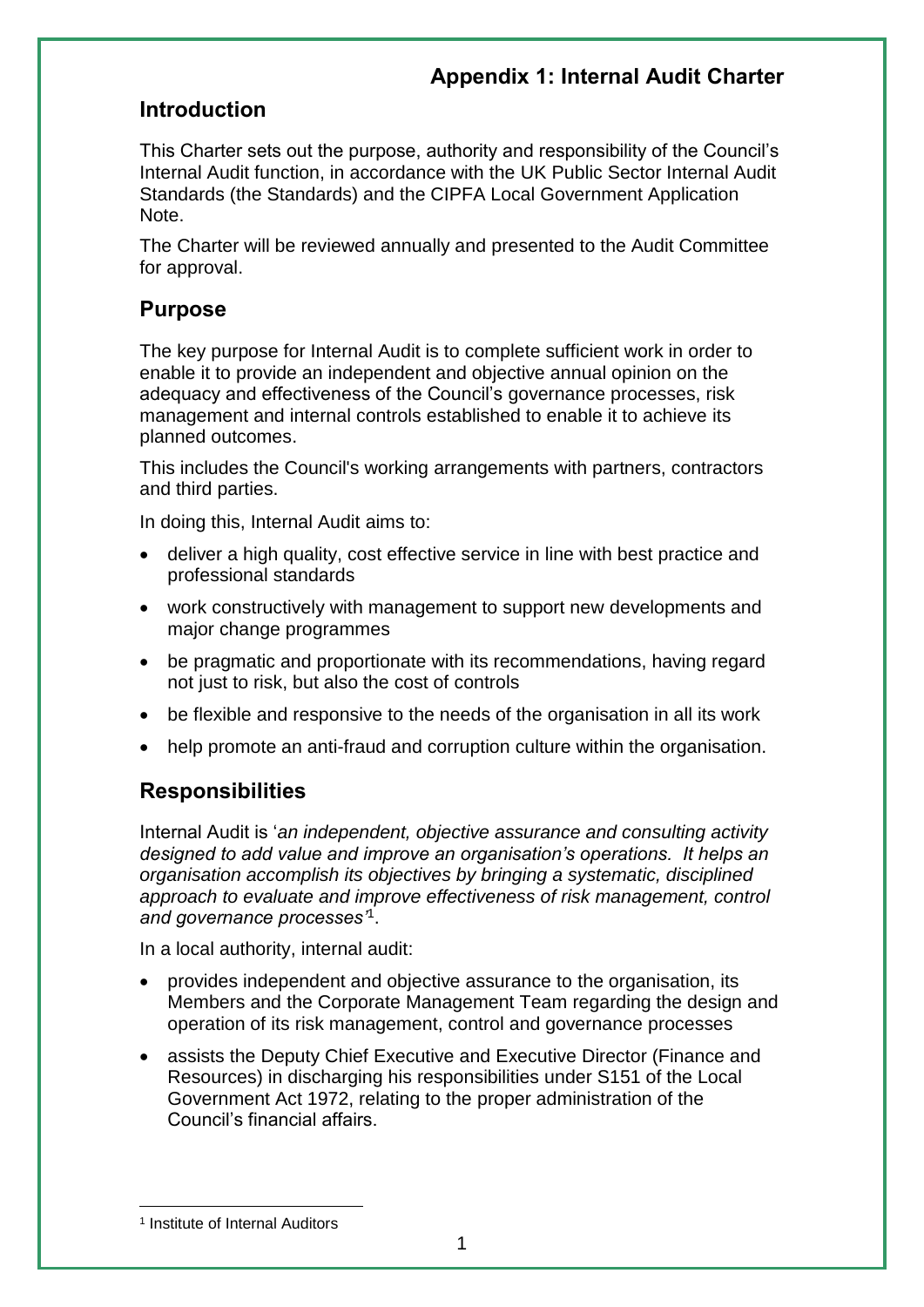.It is management's responsibility to:

- establish and maintain appropriate governance arrangements and internal control systems
- ensure that resources are properly applied, risks appropriately managed and outcomes achieved.

## **Statutory Role**

Internal Audit is a statutory service in the context of the Local Audit and Accountability Act 2014 and its supporting Accounts and Audit Regulations 2015, which state in Part 2, Internal Control, Section 5, that:

"*A relevant authority must undertake an effective internal audit to evaluate the effectiveness of its risk management, control and governance processes taking into account public sector internal auditing standards or guidance.*

*Any officer or member of a relevant authority must, if required to do so for the purposes of the internal audit:*

- *make available such documents and records*
- *supply such information and explanation*

*as are considered necessary by those conducting the internal audit."*

This is reinforced by the Standards (1000 Purpose, Authority and Responsibility) which require that Internal Audit be provided with *access to records, personnel and physical properties relevant to the performance of engagements*.

Internal Audit operates under the Chief Financial Officer's statutory authority to visit any Council land or premises should this be required.

This statutory framework is supported by the Council's Financial Regulations.

The Head of Internal Audit delivers the role of the Chief Audit Executive.

#### **Independence and Accountability**

Internal Auditors must conform to the Standards, Code of Ethics as well as those relating to any professional body they are members of. The Code of Ethics includes two essential components:

- principles that are relevant to the profession and practices of internal auditing
- rules of Conduct that describe behaviour norms expected of internal auditors.

These are defined in more detail in the Strategy but cover Integrity, Objectivity, Confidentiality and Competency.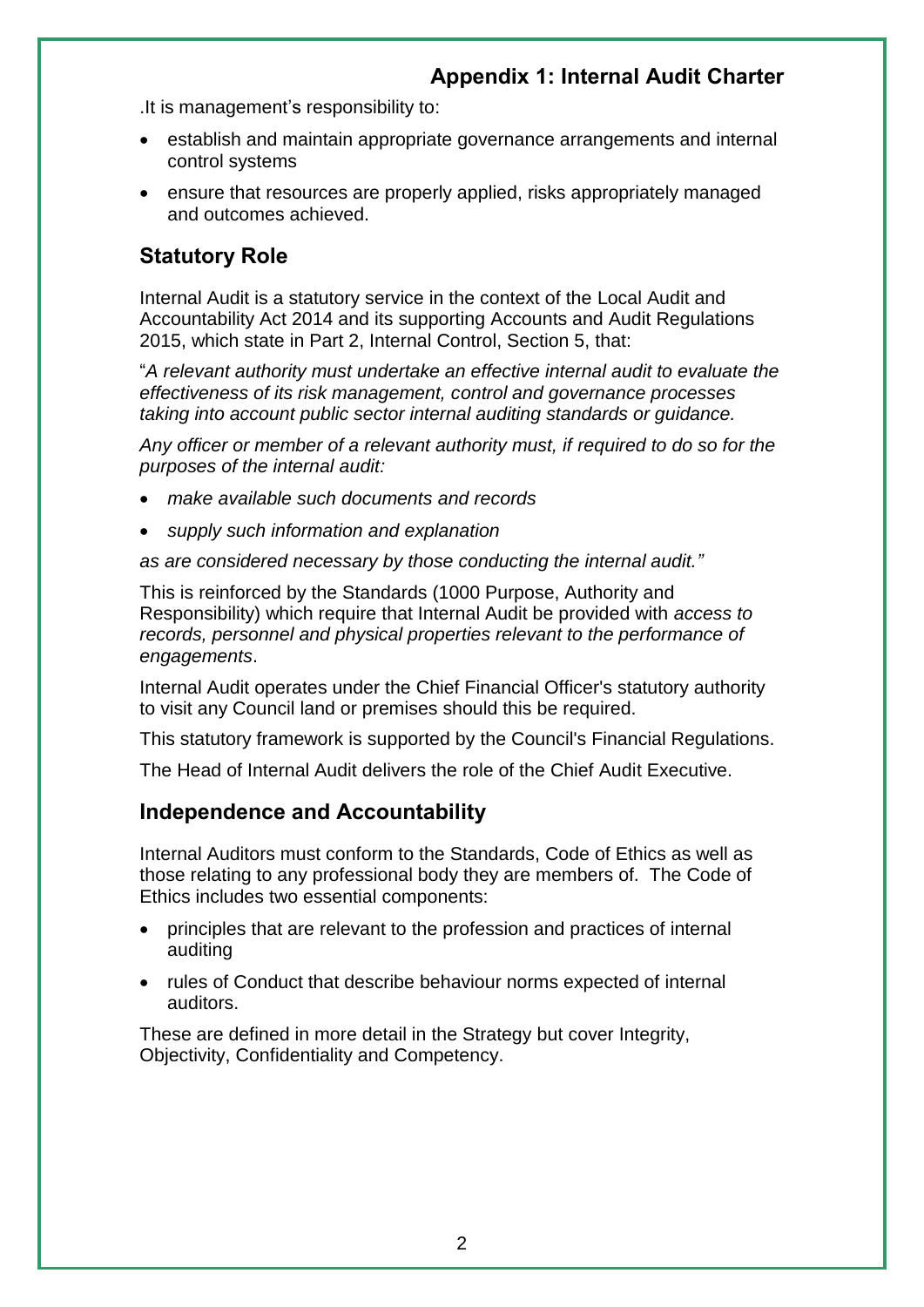Internal Audit will remain sufficiently independent of the activities that it audits to enable auditors to perform their duties in a way that allows them to make impartial and effective professional judgements and recommendations. Internal auditors should have no operational responsibilities. Where the Head of Internal Audit is responsible for other services, arrangements and safeguards are in place to ensure that any:

- internal audit work in these areas, is subject to appropriate independent review
- conflicts of interest are avoided.

Internal Audit determines its priorities in consultation with 'Those Charged with Governance'. The Head of Internal Audit has direct access to and freedom to report in his own name and without fear of favour to, all officers and Members and particularly 'Those Charged with Governance', the Chief Executive and Chair of the Audit Committee. This independence is further safeguarded by ensuring that the Head of Internal Audit's annual appraisal / performance review is not inappropriately influenced by those subject to audit. The Head of Internal Audit must confirm to the Audit Committee, at least annually, on the organisational independence of the service.

Internal Audit may also provide advisory and related client service activities, the nature and scope of which are agreed with the Council. They are intended to add value and improve an organisation's risk management, control and governance processes, examples of which include counselling, advice, facilitation and training. In such circumstances, appropriate arrangements will be put in place to safeguard the independence of Internal Audit.

Accountability for the response to the advice and recommendations of Internal Audit lies with management, who either accept and implement the advice or formally reject it.

All Internal Audit staff are required to make an annual declaration of interest to ensure that auditors' objectivity is not impaired and that any potential conflicts of interest are appropriately managed.

When co-ordinating activities internal audit may seek to rely on the work of other assurance and consulting service providers. A consistent approach is adopted for the basis of reliance and internal audit will consider the competence, objectivity and due professional care of the assurance and consulting service providers. Due regard will be given to understanding of the scope, objectives and results of the work provided by other providers of assurance and consulting services. Where reliance is placed upon the work of others, internal audit remains responsible for ensuring adequate support for conclusions and opinions reached by the internal audit activity.

#### **Internal Audit Scope**

The scope of Internal Audit includes the entire control environment and therefore all of the Council's operations, resources, services and responsibilities in relation to other bodies. In order to identify audit coverage, activities are prioritised based on risk, using a combination of Internal Audit and management risk assessments (including those set out within Council's risk registers). Extensive consultation also takes place with key stakeholders.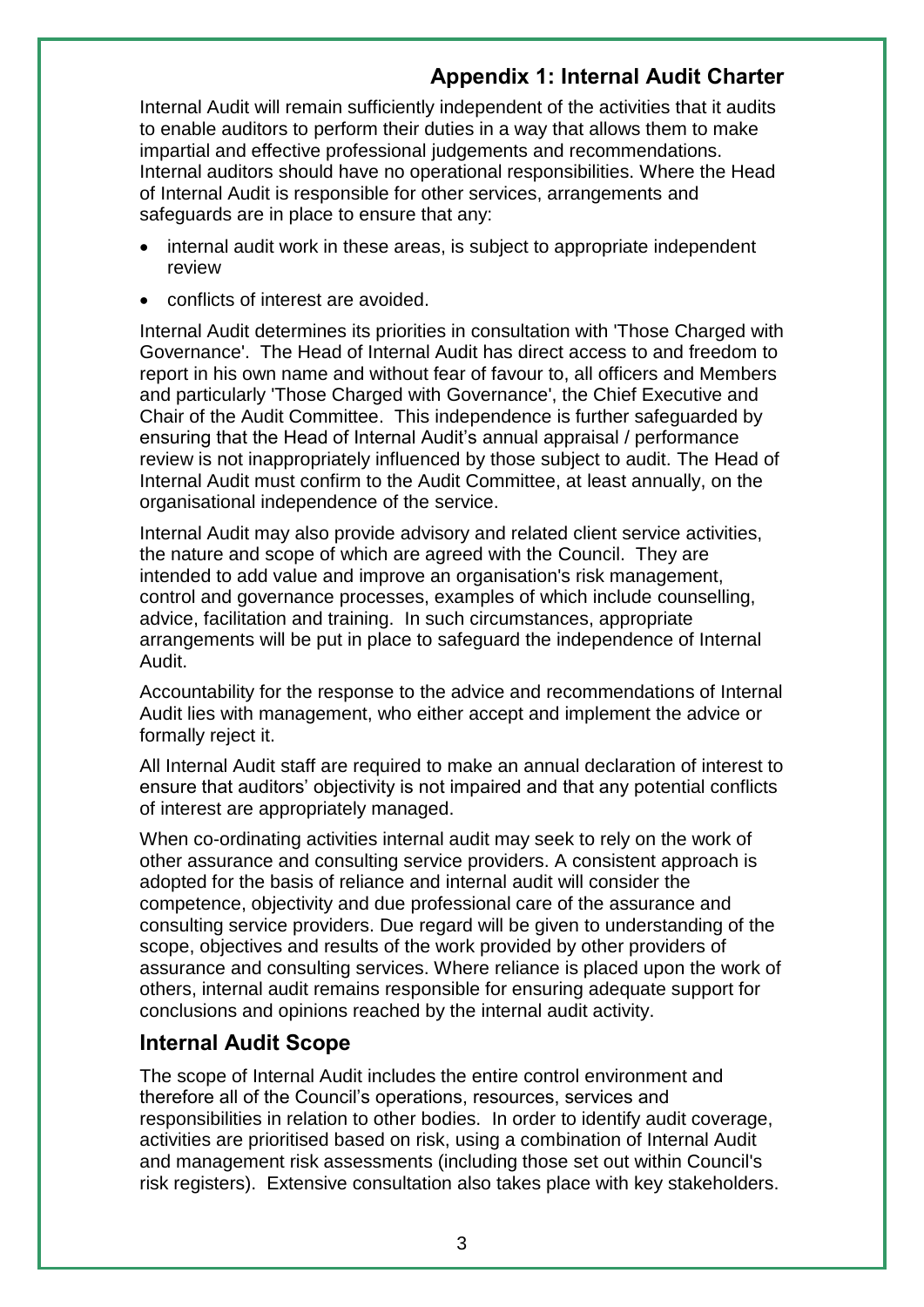The framework used for evaluating the Council's governance, risk management and control arrangements (as required by the Standards) is set out in the supporting Strategy.

If circumstances arise whereby assurances are to be provided to parties outside the Council, the nature of and approach to be adopted to providing them will be discussed with relevant senior management.

The Head of Internal Audit can consider accepting proposed consulting engagements (should resources allow), based on their potential to improve the management of risks, add value and improve the Council's operations. Accepted engagements must also be included in the Audit Plan.

#### **Reporting Lines and Relationships**

Responsibility for ensuring that statutory internal audit arrangements are in place has been delegated to the Deputy Chief Executive and Executive Director (Finance & Resources) (Section 151 Officer) who is a member of the Corporate Management Team. These arrangements form a key element of the Council's corporate governance framework.

Therefore the Deputy Chief Executive and Executive Director (Finance & Resources) discharges the administrative responsibilities for managing the internal audit service, whilst it reports functionally to the Audit Committee. Details of the functional role of the Audit Committee in this respect are set out in its Terms of Reference (including its annual work programme).

In discharging this function role, the Audit Committee receives reports that cover the results of internal audit activity and details of Internal Audit performance, including progress on delivering the Audit Plan.

In addition, Internal Audit provides an annual report and opinion to senior management and the Audit Committee on the adequacy and effectiveness of the Council's system of internal control including its risk management, control and governance arrangements.

The Head of Internal Audit also:

- has regular briefings individually with the Chief Executive, Executive Directors and other Directors and Heads of Service
- attends the Council's Good Governance Group which includes the Section 151 Officer and Monitoring Officer and reports to the Head of Paid Service.

Further details of how internal audit works with key officers, management and Members are set out in the Strategy, (Appendix 2) and the How We Will Work With You Statement (Appendix 2c).

No information or reports concerning audit work undertaken on behalf of the Council will be released to anyone not working for the Council, without its permission.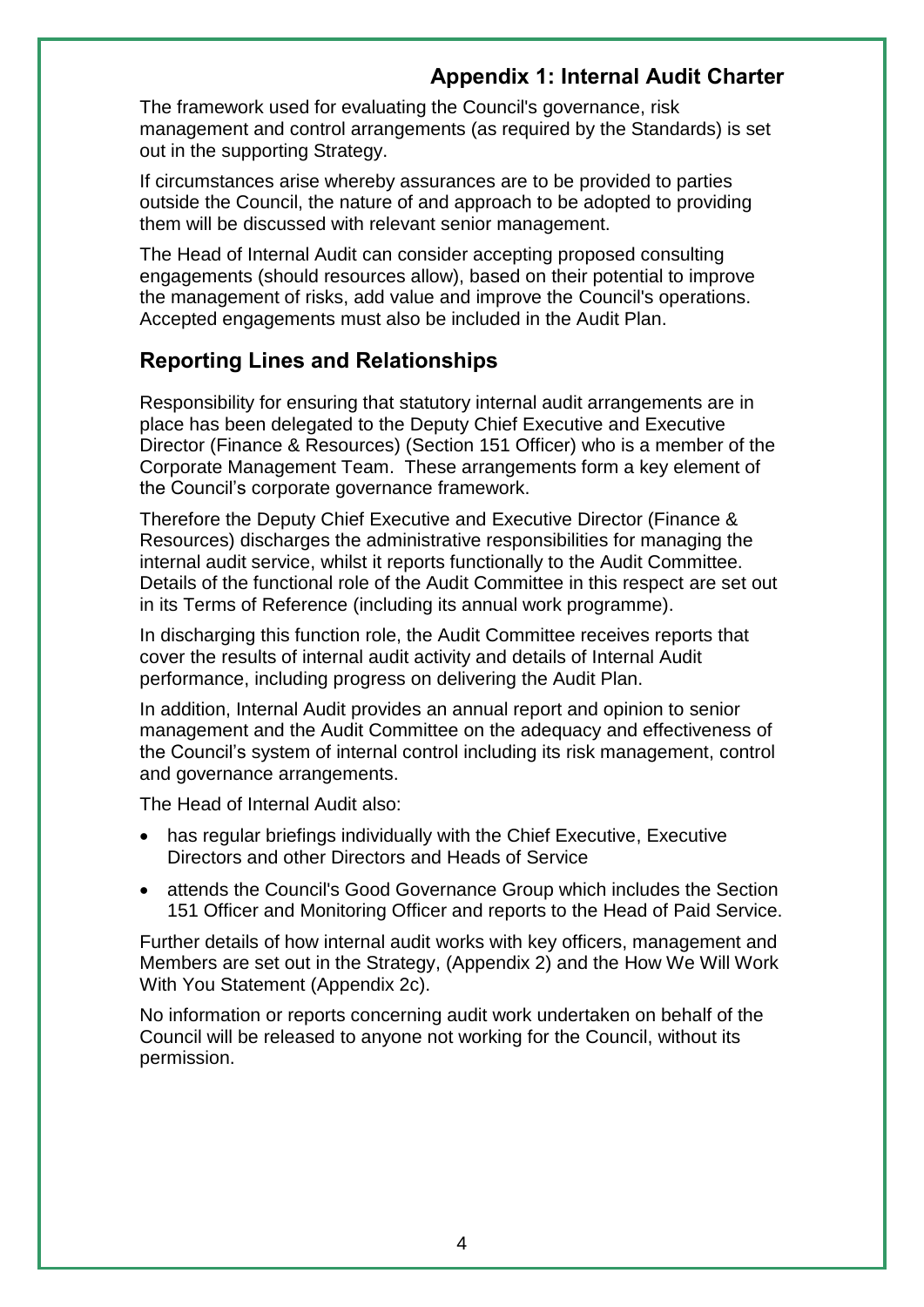## **Internal Audit Standards**

There is a statutory requirement for Internal Audit to work in accordance with 'proper audit practices'. These 'proper audit practices' are the 'UK Public Sector Internal Audit Standards' (the Standards) as defined by the Institute of Internal Auditors (IIA) in conjunction with the Chartered Institute of Public Finance and Accountancy (CIPFA), which are based upon the International Professional Practices Framework (IPPF). These Standards have been adopted by the Council's Internal Audit Service.

Therefore its Mission (as set out in the IPPF) is '*to enhance and protect organisational value by providing risk-based and objective assurance, advice and insight*'. In delivering this, the service commits to operating in accordance with the IPPF's core principles, which requires that it:

- demonstrates integrity
- demonstrates competence and due professional care
- is objective and free from undue influence (independent)
- aligns with the strategies, objectives and risks of the organisation
- is appropriately positioned and adequately resourced
- demonstrates quality and continuous improvement
- communicates effectively
- provides risk-based assurance
- is insightful, proactive and future-focused
- promotes organisational improvement.

With regard to the application of these Standards only, the Council's Audit Committee takes the role of the 'Board' and Corporate Management Team, that of 'senior management'.

In accordance with the Standards, Internal Audit is subject to a quality assurance and improvement regime. This consists of an annual self assessment of the service against the Standards, on-going performance monitoring of individual reviews and an external assessment at least every five years by a suitably qualified, independent assessor. The results of all of this activity are reported to the Corporate Management Team and the Audit Committee, along with details of any instances of non-conformance. Where non-conformance is considered significant, this will also be included within the Council's Annual Governance Statement.

The Accounts and Audit Regulations 2015 require local authorities to produce an Annual Governance Statement in accordance with proper practices. CIPFA's Delivering Good Governance guidance has been given 'proper practice' status by the **Department for Levelling Up, Housing and Communities** for this purpose. Therefore, the Head of Internal Audit aims to comply with the CIPFA Statement on The Role of the Head of Internal Audit in Public Service Organisations 2019, wherever possible, as required by the Delivering Good Governance guidance.